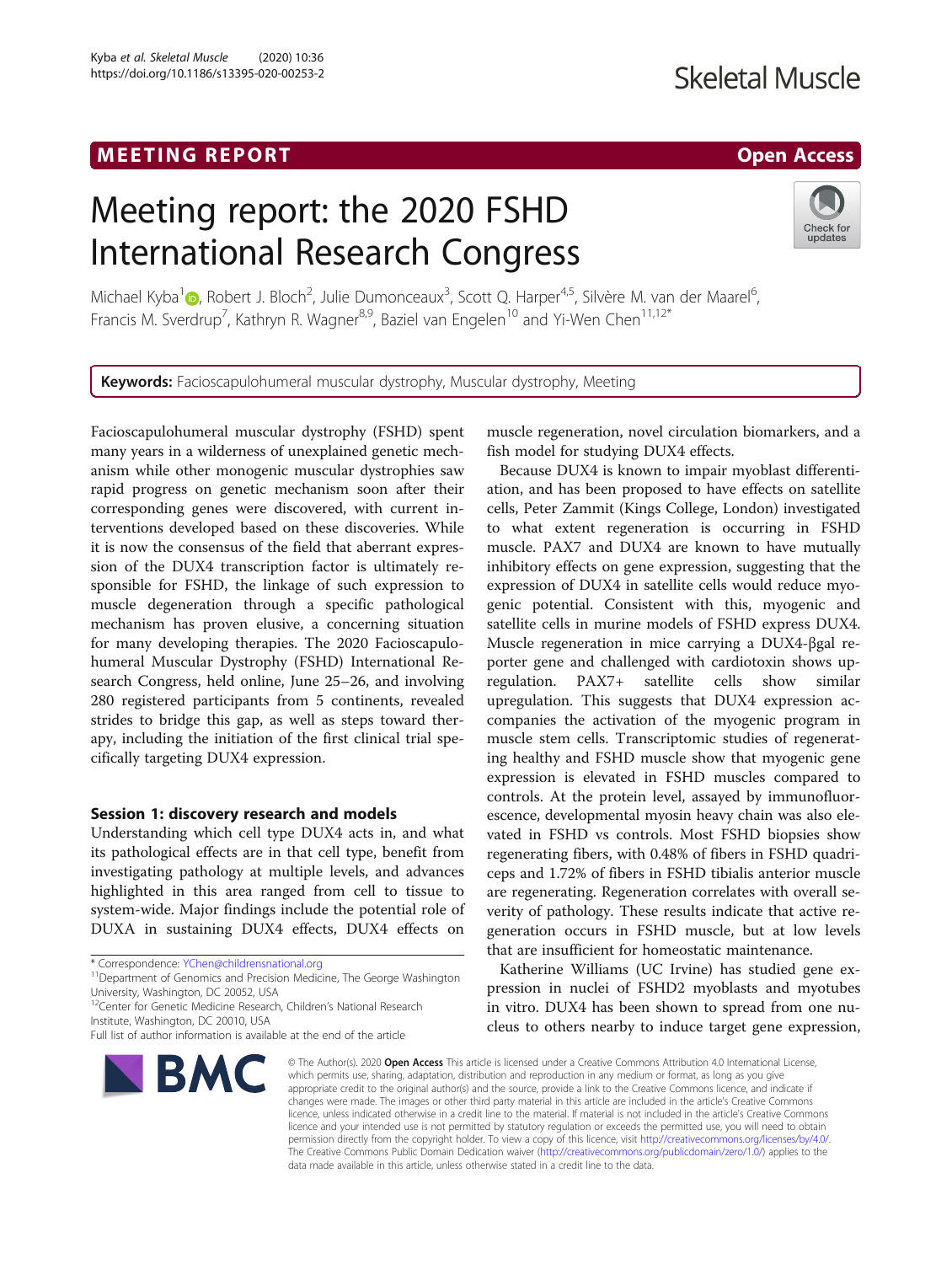which can persist even after DUX4 is no longer detectable. RNAseq of differentiating FSHD2 and control cell lines from myoblasts into early (day 3) myotubes identifies 54 mRNAs expressed in FSHD2 but not controls, including typical DUX4 targets as well as DUXA and LEUTX. Single nucleus analysis in myoblasts and early myotubes shows similarities between FSHD2 and control myoblasts but differences in myotubes. FSHD2 nuclei isolated from myotubes either express DUX4 or do not; they were categorized as HI or LO expressers. DUX4 target genes tend to be expressed in the HI group but not consistently, as they were also expressed at variable levels in the LO group. Their levels did not parallel levels of DUX4 in the HI group, with the exception of DUXA. Most FSHD2 myonuclei do not express DUX4, but SLC34A2 and LEUTX can be imaged at high levels in myotubes, even when DUX4 protein cannot. Differentiation for an additional 2 days (to day 5) does not significantly alter these results but shows higher levels of target gene expression. RNAseq identified  $\sim 1500$  gene products that were elevated in expression in the HI compared to the LO group, including 6 transcription factors involved in the cell cycle. This is surprising, as nuclei in myotubes should be in G0. Suppression of expression of DUXA can suppress the expression of ZSCAN4 and LEUTX in more mature myotubes, even when DUX4 cannot be detected. This suggests that DUXA can perpetuate the abnormal gene program initiated by DUX4 expression in FSHD2.

Maria Traficante (University of Maryland Baltimore) presented preliminary evidence that serum levels of SLC34A2 are elevated in mice carrying mature FSHD human muscle. SLC34A2 is typically expressed in epithelial cells and as part of the DUX4 program in FSHD muscle. It is not found at significant levels in healthy muscle or in normal human serum. Previous work had shown that SLC34A2 could be labeled in FSHD muscle biopsies more than control biopsies and in xenografts of FSHD myogenic precursor cells (MPCs) more than control MPCs. qPCR shows higher levels of SLC34A2 mRNA in two different FSHD cell lines (15A, C6) compared to appropriate controls (15 V, A4), suggesting that its elevation is not cell-line specific. Western blots of xenografts also show elevated SLC34A2 protein. Blots of serum from mice carrying FSHD xenografts prepared with 15A MPCs also showed elevated levels of SLC34A2 protein, compared to control 15 V MPC grafts. These results suggest that SLC34A2 may be a reliable serum biomarker for FSHD.

Yuanfan (Tracy) Zhang, (Children's Hospital, Boston) working in the Kunkel laboratory, has been examining the effects of DUX4 overexpression in zebrafish. Previous studies showed that injection of DUX4 into fish embryos results in asymmetric effects on muscle that

mimic the human disease in important ways. RNAseq of injected fish show 338 genes upregulated and 10 genes downregulated, of which 55 genes show changes similar to those seen in human FSHD muscle cells. Finer regulation of DUX4 expression is achieved with a tamoxifeninducible promoter. When expressed at low levels, DUX4 causes a milder myopathy. Screening these fish in 96-well dishes is an efficient way of identifying small molecules that can correct for the effects of DUX4. Zhang presented data to show that both herbimycin and rapamycin decrease DUX4 expression and preserve healthier muscle morphology, with reduced apoptosis and fat and fibrotic infiltration. The inducible DUX4 model in zebrafish may therefore be a good in vivo screen for drugs that suppress DUX4.

## Session 2: genetics and epigenetics

Because most cases of FSHD do not involve specific point mutations, but rather copy number alterations of a 3.3 kb macrosatellite repeat unit leading to changes in its epigenetic regulation, genetic diagnosis can be challenging in many cases. The presentations in the genetics and epigenetics section reported new and improved approaches for determining the D4Z4 repeat number and DNA methylation state. In addition, a study reporting patients carrying shortened D4Z4 array on chromosome 10 with a distal FSHD-permissive sequence strengthened the essential role of DUX4 in the disease mechanism.

Sven Bockland (BioNano Genomics) showed results from their efforts to characterize the D4Z4 repeat by optical mapping technology. Accurate sizing and chromosome assignment is possible by optical mapping, and an automated workflow and reporting for DNA diagnostics of FSHD was presented which is currently implemented for clinical testing in several centers. The technology also allows for the detection of somatic mosaicism down to 6.25% allele fraction, and future applications include the detection of D4Z4 methylation. Next, Alexander Liu (Children's National Washington DC) shared his experience with Oxford Nanopore long read sequencing of the D4Z4 repeat. He presented a CRISPR/Cas9-based enrichment protocol resulting in 6–150-fold enrichment of the D4Z4 repeat and sequencing of the contracted and noncontracted D4Z4 repeat from both chromosome 4 alleles in FSHD1 patients. This method also allows for methylation analysis and the first data points towards uneven methylation distribution over the entire repeat with evidence for hypomethylation of the contracted allele. In the final presentation, Richard Lemmers (Leiden University Medical Center) presented two families with evidence for linkage of FSHD with chromosome 10. In both families, de novo translocations between chromosome 4- and 10 derived repeats were detected resulting in contracted repeats on chromosome 10 ending with a typical FSHD-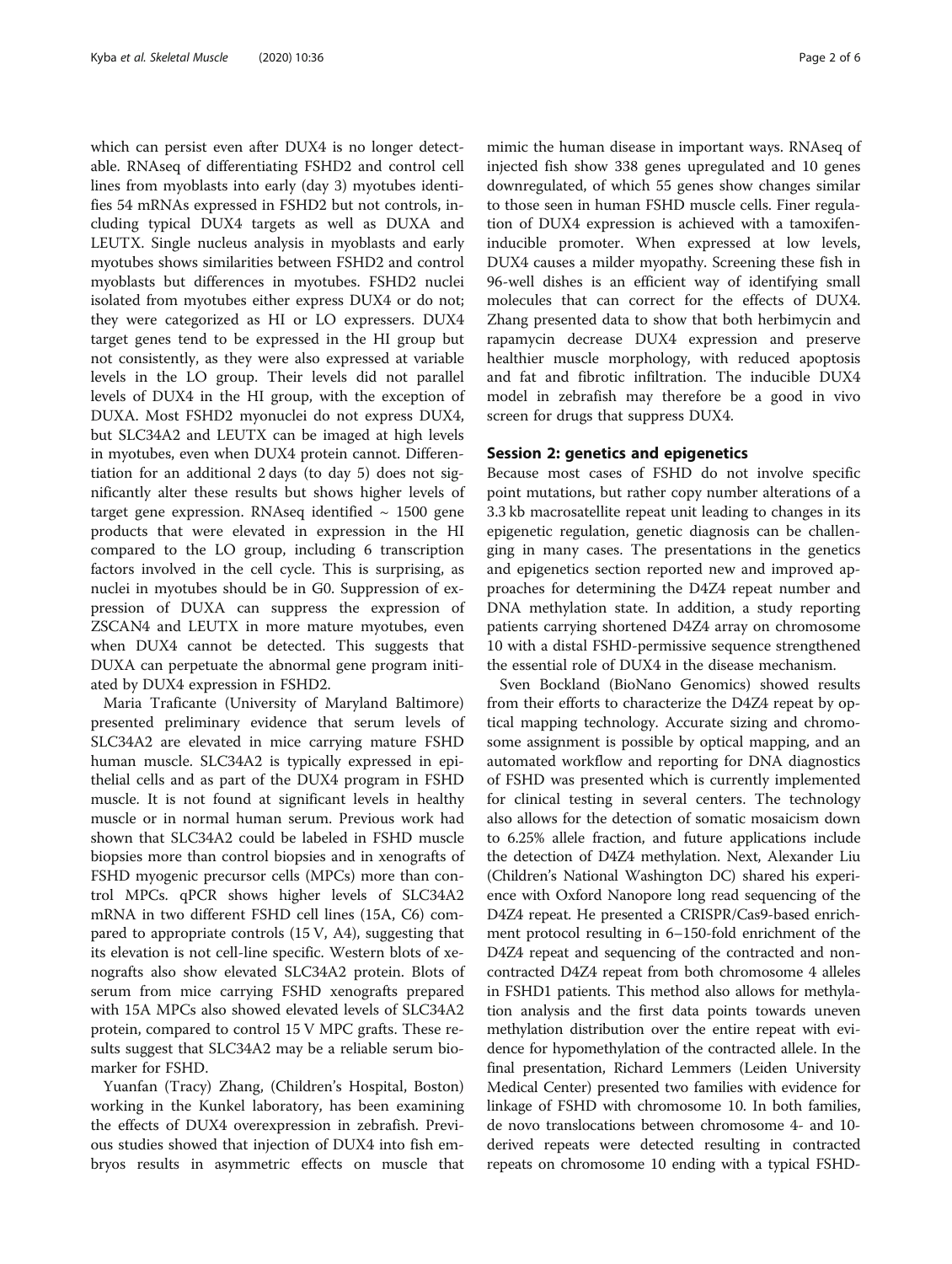permissive chromosome 4 sequence that allows for stable DUX4 expression. The probands of both families have a classical FSHD phenotype and express DUX4 and DUX4 target genes in their muscle cell cultures suggesting that, independent of chromosomal localization, reactivation of DUX4 in skeletal muscle causes FSHD.

In the poster session, Nicolay Zernov presented a qPCR-based approach for FSHD1 diagnostics based on DNA digestion by EcoRI, separation by pulsed field gel electrophoresis, fragmentizing according to a size standard, and using the fragments as PCR template. Darina Šikrová presented a FSHD patient with a homozygous LRIF1 variant associated with D4Z4 hypomethylation and DUX4 expression identifying LRIF1 as novel disease gene. Jon Thomason (University of Iowa) presented a validation study of optical mapping for the molecular diagnosis of FSHD in 40 subjects emphasizing the accuracy, robustness, preciseness, and reproducibility of this technique. Another optical mapping study by Hayk Barseghyan (Children's National Washington DC) provided proof of principle for methylation analysis of D4Z4. Experience with DNA diagnosis of FSHD by Southern blotting was presented by Sabrina Pagnoni (Catholic University of Córdoba) representing the first molecular characterization of D4Z4 alleles and haplotypes in Latin-America. Autumn Rieken (University of Iowa) presented a retrospective analysis of CLIA laboratory testing for FSHD showing an overall positive testing rate of 42%, of which 7% is testing positive for FSHD2. Finally, Russell Buttefield (University of Utah) presented a strategy for the identification of genetic modifiers of FSHD severity in a large Utah kindred first described in the 1950's.

#### Session 3: pathology and disease mechanisms

In spite of a well-founded understanding of the genetic cause of FSHD, the field continues to struggle with understanding which cellular phenotypes and mechanisms are most relevant downstream of DUX4, and with understanding the pathological mechanism leading from DUX4 leakage from improperly silenced D4Z4 repeats to degeneration of muscle, particularly in view of the difficulty of directly detecting the DUX4 protein in muscle sections. The pathology and disease mechanisms session addressed these issues with a diverse set of talks on both molecular and tissue-level effects of DUX4 expression. While involvement of hypoxic signaling, mis-spliced RNAs, and cell death in FHSD has been reported, new findings provided insights and details on how the pathways mediate DUX4-induced cytotoxicity. In addition, the importance of expression levels and expression patterns of DUX4 was studied and reported using animal models of FSHD.

Angela Lek of the Yale School of Medicine presented results of a whole-genome CRISPR screen for knockouts

that protect DUX4-expressing myoblasts from cell death. This identified a number of genes associated with hypoxia signaling. While DUX4 has been known to enhance the sensitivity of cells to oxidative stress for some time, this is the first time that the signaling activity of the pathway itself, as opposed to the potential direct pathological effects of oxidative damage, has been shown to be deleterious. The screen was followed by experiments using chemical approaches to diminish hypoxia signaling in vitro as well as in vivo using a mouse model based on FSHD human muscle xenografts, which revealed in vivo relevance of hypoxia signaling to DUX4-induced pathology at the tissue level, possibly at the level of DUX4 protein accumulation.

Amy Campbell of the University of Colorado presented work following up on the discovery that DUX4 impairs nonsense-mediated RNA decay. She showed that transcripts bearing frameshift mutations because they are not eliminated lead to immunologically detectable neo epitopes in cells expressing DUX4, particularly of factors involved in splicing. One specific factor, a truncated form of SRSF3 derived from an alternatively spliced transcript that is normally rapidly degraded, was found to be specifically deleterious to cells when overexpressed, potentially accounting in part for the DUX4 cell death phenotype.

Julie Dumonceaux of University College London found surprisingly that while caspase inhibitors failed to protect DUX4 expressing cells from death, one necroptosis inhibitor did. She tested the in vivo relevance of the necroptosis pathway by crossing the Ripk3 knockout into the background of an FSHD mouse model based on muscle-specific DUX4 expression and found a significant diminution of the pathological phenotype.

Joel Chamberlain of the University of Washington presented experiments to test direct delivery of a human FSHD D4Z4 fragment encoding DUX4 using AAV9. The construct uses the endogenous DUX4 promoter and resulted in dose-dependent pathology of skeletal muscle, including signs of fibrosis, regeneration, and fiber splitting. Interestingly, levels of DUX4 expression were almost undetectable in the lowest dose observed to present a detectable phenotype, much like the situation in humans, where DUX4 is virtually undetectable immunohistochemically in human muscle biopsy specimens.

Michael Kyba of the University of Minnesota presented work with the iDUX4pA mouse model in which DUX4 can be expressed specifically in muscle fibers when mice are treated with doxycycline (dox). Because the system is reversible with dox withdrawal, the group investigated the long-term effects of burst (single dox injection) or pulse (10 days of dox injections) expression of DUX4. On the positive side, muscle was found to recover to relatively healthy histology several months after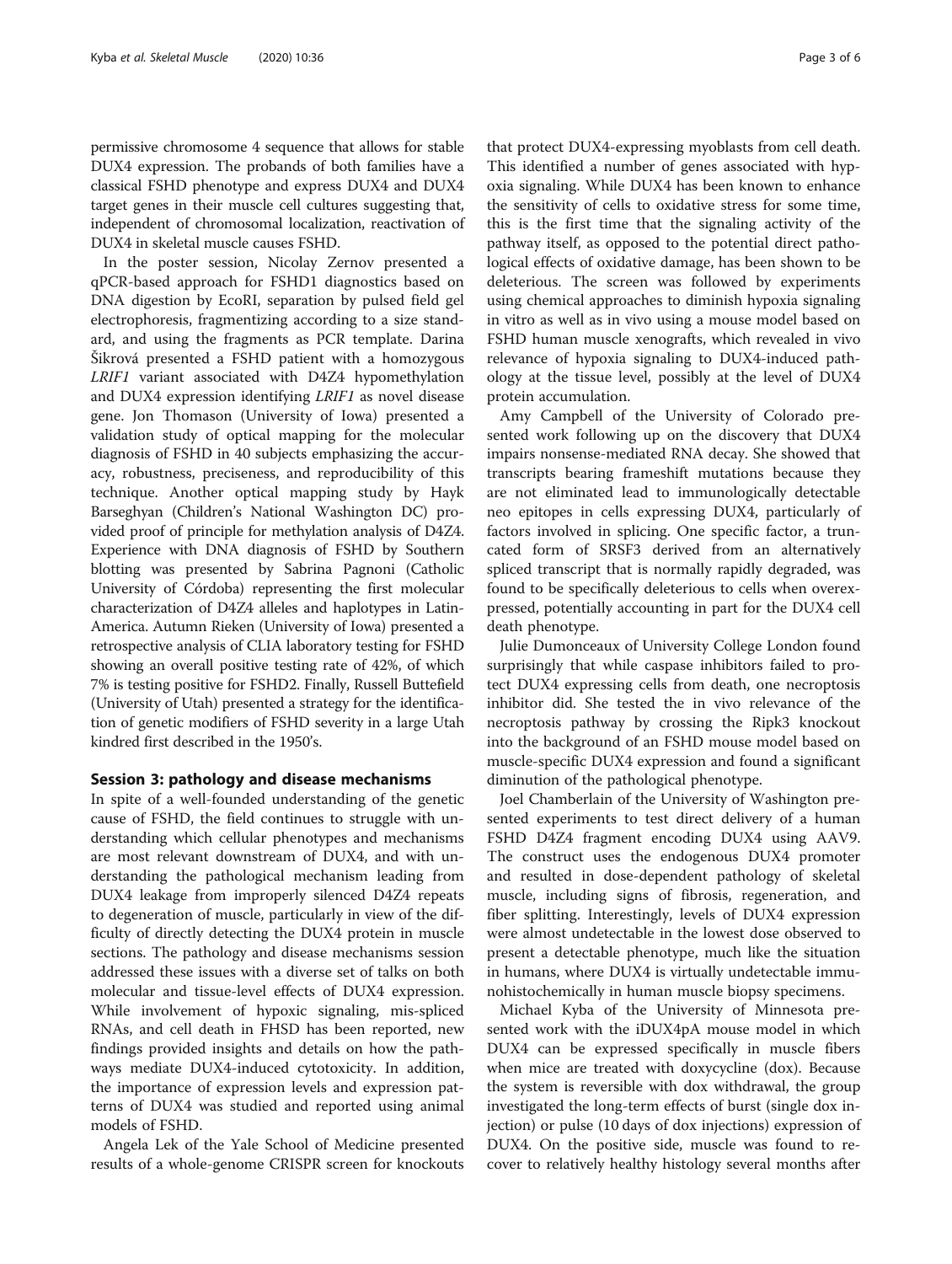a pulse of DUX4 expression, supporting the therapeutic potential of inhibiting DUX4. On the disconcerting side, the group found that the fibroadiopogenic progenitor compartment does not return to normal, even after several months, and proposed a model in which long-term abnormalities in these cells lead to progressive pathology, now uncoupled from DUX4 expression, raising the question of the extent to which DUX4 suppression alone would be sufficient to treat FSHD.

#### Session 4: interventional strategies

This session featured presentations from several laboratories working to develop therapeutic strategies for FSHD. The main efforts focus on reduction of DUX4 transcripts directly using various strategies, including antisense oligonucleotides, CRISPR-Cas system, miR-NAs, and siRNAs. In addition, strategies that modulate DUX4 expression via upstream pathways were reported, including the first clinical trial on a repurposed drug, losmapimod, that modulates DUX4 expression.

Two talks from Rika Maruyama (University of Alberta) and Yi-Wen Chen (Children's National Hospital, George Washington University) described the development of gapmer antisense oligonucleotides modified with locked nucleic acid (LNA) or 2'-O-methoxy-ethyl (2'-MOE) bases, designed to knock down DUX4 mRNA using an RNAse H-mediated mechanism. Rika Maruyama presented the screening of the antisense oligonucleotides (AOs) in vitro, and Yi-Wen Chen reported data from in vivo experiments in uninduced FLExDUX4 mice that express very low levels of DUX4 and display mild myopathic phenotypes. Following subcutaneous AO delivery, FLExDUX4 mice showed increased grip strength and reduced fibrosis, while muscle weight was not affected. Future studies will be aimed at improving in vivo delivery to muscle, which is currently a barrier to translating oligonucleotide-based strategies for muscle diseases.

Two talks described AAV-based gene therapy strategies to inhibit DUX4 mRNA using different mechanisms in DUX4-expressing human cells and mouse models. In the first, Afrooz Rashnonejad (Nationwide Children's Hospital, Columbus, Ohio) used a new type of CRISPR-Cas system that relied upon the RNAtargeting enzyme Cas13b, which can be directed to silence DUX4 mRNA without risk of cutting the genome. As Cas13b was too large to allow co-packaging of a guide RNA expression cassette in the same AAV genome, the first-generation system required injection of 2 AAVs, one expressing the guide RNA from a U6 promoter and a second carrying the Cas13b protein expression cassette. This system reduced DUX4 expression in vitro and in vivo, and improved DUX4-associated muscle histopathology in DUX4-expressing mice. The authors are now optimizing the vector to improve its efficiency and reduce off targets in vivo, and are also testing smaller versions of Cas13 that allow co-packaging with a gRNA in the same vector.

In the second gene therapy talk, Lindsay Wallace (Nationwide Children's Hospital, Columbus, Ohio) presented advancements in the development of an AAV RNAi-based gene therapy for FSHD. This group has previously published several articles demonstrating efficacy of RNAi therapy in mouse models and is now optimizing the strategy for efficacy and safety for translation to clinical trial. Dr. Wallace reported new unpublished, longterm functional and histopathological improvements in TIC-DUX4 mice treated systemically with AAV9 and AAV6 vectors carrying their team's lead sequence, called miDUX4.405. In addition, she summarized a blinded toxicology study in mice, which supported the safe use of miDUX4.405 at clinically relevant doses.

Katelyn Daman (UMass Medical School) presented a combined ex vivo and xenograft pipeline for FSHD drug development. Compounds targeting intersectional pathways in FSHD cells, or siRNAs targeting DUX4, were evaluated in vitro and in immunodeficient mouse muscles xenografted with FSHD patient myoblasts. Dr. Daman reported the identification of two promising compounds that led to decreased DUX4 target gene expression. Importantly, one compound is a repurposed drug already used in humans for another indication, thereby potentially accelerating its path to translation for efficacy testing in FSHD.

Finally, two noteworthy posters were presented by companies developing FSHD-focused technologies. Fulcrum Therapeutics presented a poster on the evaluation of p38α/β target engagement biomarkers in skeletal muscle in trials of losmapimod, which is a DUX4-reducing small molecule currently being tested in a Phase 2b (NCT04003974) study in FSHD patients. The microRNA therapeutics company miRecule presented the development of an anti-DUX4 modified RNA oligonucleotide conjugated to miRecule's antibody delivery technology for the treatment of FSHD. The goal of this strategy is to improve oligonucleotide delivery to muscle when delivered systemically.

# Session 5: clinical studies and outcome measures

In the past couple of years, there has been increased activity in clinical research in FSHD with interventional trials, imaging studies, biomarker studies, and a large multisite natural history study. One of the most significant challenges is the slow course of the disease, which necessitates trials of long duration or large size. A key question is whether specific biomarkers can provide surrogate measures of functional efficacy and thus increase power. These studies are revealing the feasibility of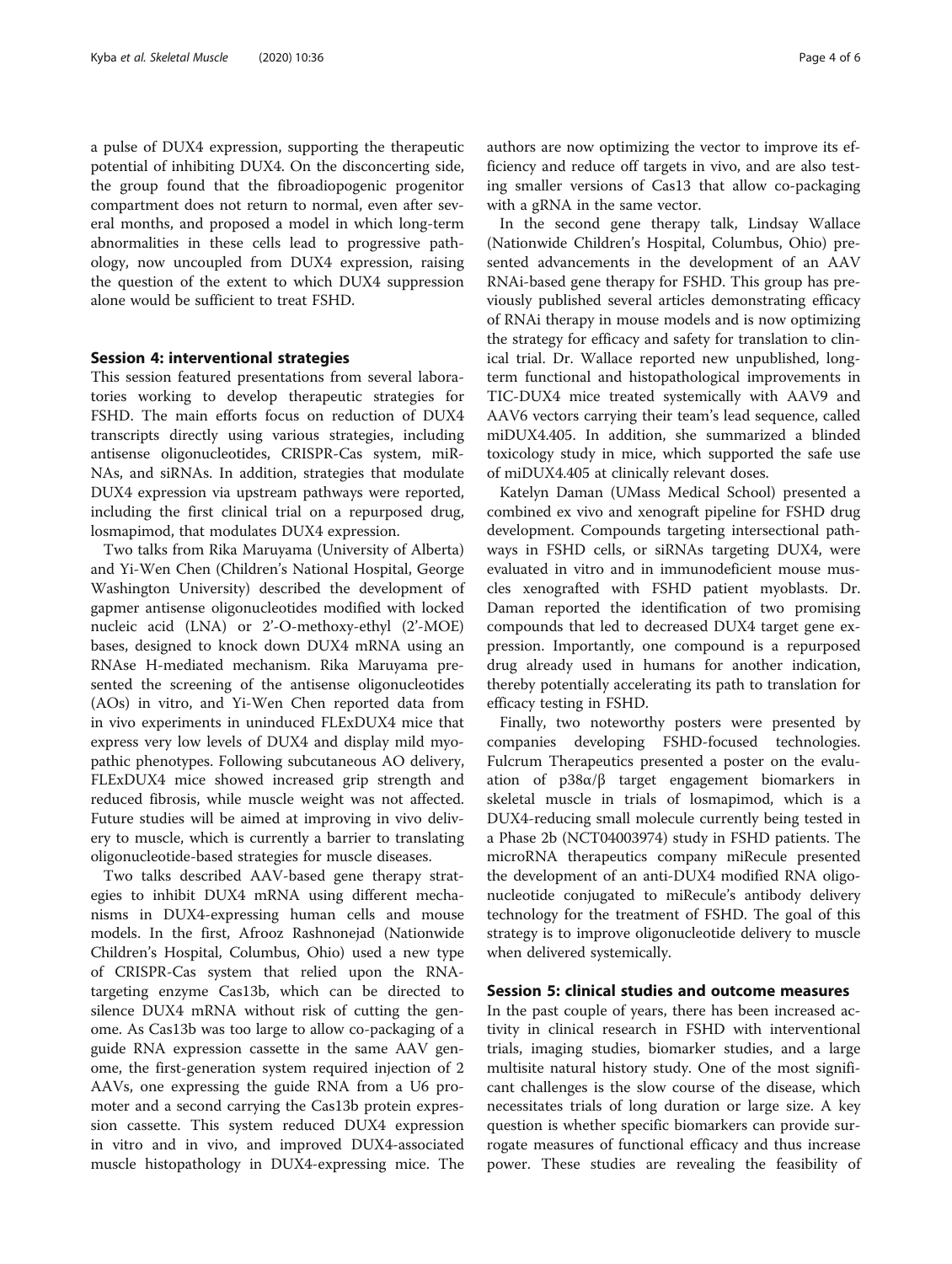clinical trials in this disease and approaches to evaluate efficacy. They have also contributed to a better understanding of FSHD

Christopher Banerji kicked off this session with a description of self-reported symptoms in the FSHD1 UK registry ( $n = 643$ ). The authors described four clinical presentations of FSHD1: a classical presentation (74%) describing a descending myopathy, and three facial sparing phenotypes—a mild presentation (5%) with later facial and periscapular involvement, an early shoulder presentation (10%) with accelerated periscapular weakness, and an early foot presentation (9%) with accelerated foot dorsiflexor weakness. Interestingly, the authors also found that pregnancy and carrying multiple children to term was associated with slower onset of all muscle symptoms. Although this is contrary to anecdotal reports of many women affected with FSHD who feel that their pregnancy accelerates their symptoms, it is in line with other studies that have suggested a protective effect of estrogen on the development of weakness in FSHD. Peter Lunt presented scatter plots created from his own and others' published data, providing a visual illustration of the interrelationships of various factors influencing phenotype. One of the most interesting findings was that these plots illustrate reduced methylation and earlier onset following grandmaternal-maternal versus grandpaternalpaternal transmission.

Rabi Tawil described the launch of a phase 2b trial of losmapimod in FSHD1. Losmapimod is a small molecule inhibitor of  $p38\alpha/\beta$  which in preclinical studies resulted in dose-dependent reduction of DUX4 protein. In a RDBPC trial sponsored by Fulcrum Therapeutics, 76 individuals with genetically confirmed FSHD1, age 18 to 65, having a clinical severity score of 2 to 4 (Ricci scale 0–5), and a STIR+ skeletal muscle identified by MRI were randomized 1:1 to 15 mg losmapimod or placebo PO BID for 24 weeks. The primary outcome measure is change from baseline in DUX4 activity measured by quantitative polymerase chain reaction (qPCR) of a STIR+ skeletal muscle using a subset of DUX4-regulated gene transcripts. Michelle Mellion described the challenges that the COVID-19 pandemic has introduced into the conduct of clinical trials, particularly in the losmapimod trial (ReDUX4). The ReDUX4 protocol was amended to include safety monitoring through virtual visits, mobile phlebotomy, direct to patient shipment of investigational drug, and extension of the randomized controlled portion of the trial from 24 to 48 weeks to ensure capture of key assessments. Lucienne Ronco described results from a biomarker study to identify a set of stable DUX4-regulated gene transcripts that will provide a PD biomarker endpoint to measure losmapimod treatment effect. Sixteen subjects who met inclusion criteria similar to the ReDUX4 study were enrolled and

underwent needle muscle biopsies of a STIR+ muscle 6 weeks apart. Using RNA-seq data from this and published studies, a panel of DUX4-related transcripts was identified.

Jeffrey Statland described the results of a phase 2 trial of ACE-083 in FSHD sponsored by Acceleron Pharma. ACE-083 is a locally delivered nonspecific myostatin inhibitor which induces increased muscle growth. This was a two part study: part 1 was dose-ranging  $(N = 37)$ ; part 2 was RDBPC for 6 months followed by a 6-month open-label period. Patients were treated with ACE-083 240 mg/muscle or placebo (1:1) injected into the tibialis anterior (TA) or biceps brachii (BB) muscles bilaterally  $q3$  weeks ( $N = 58$ ). The primary endpoint was increased in muscle mass of the TA or BB. ACE-083 was generally safe and well tolerated. There were mean increases in muscle volume of 13.8% (2.9) for ACE-083 versus 4.3% (2.7) for placebo ( $p = 0.01$ ) in TA, and increases of 19.1% (2.8) for ACE-083 versus 2.7% (2.8) ( $p < 0.0001$ ) for placebo in BB. Thus, the study met its primary endpoint. However, since there was no associated increase in function, development of ACE-083 for FSHD was terminated.

### Industry panel

The industry panel offered an opportunity for biotechnology and pharmaceutical companies to introduce themselves, their platforms, and interests, to facilitate collaborations and partnerships with the research community. This year's panelists included Romesh Subramanian from Dyne Therapeutics, who highlighted Dyne's delivery technology that enables targeting therapeutics to muscle. Michelle Mellion from Fulcrum Therapeutics detailed Fulcrum's commitment to FSHD and the company's poster and oral presentations on topics from biomarkers and clinical trial design to initiation of a phase 2b clinical trial with the p38 inhibitor losmapimod. Anthony Saleh from miRecule discussed preclinical progress with his company's antibody-mediated muscletargeting platform in delivering DUX4-targeting RNA therapeutics. Finally, Jane Owens from Pfizer highlighted a poster presentation of their effort to establish relevant cell assays for FSHD and went further on to discuss unanswered questions around pathophysiology of disease and development challenges that remain.

In addition to the scientific sessions and an industry panel session, the FSHD society recognized three outstanding young FSHD investigators (Angela Lek, Yale University; Karlien Mul, Radboud University Medical Center; and Sujatha Jagannathan, University of Colorado) and gave a poster award to Darina Šikrová, Leiden University Medical Center, and Kohei Hamanaka, National Institute of Neuroscience, Japan.